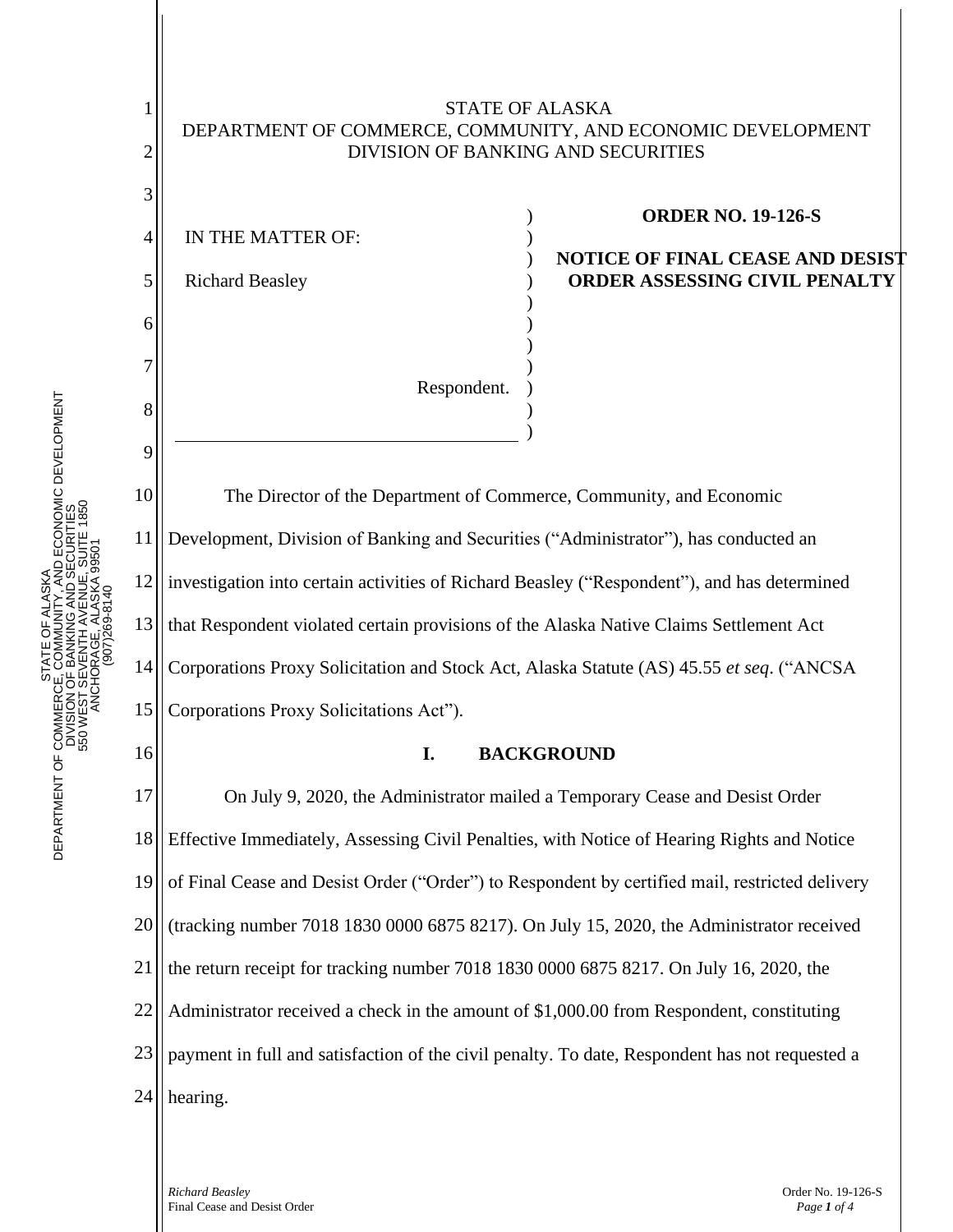| 1              | II.<br><b>FINDINGS OF FACT</b>                                                                   |
|----------------|--------------------------------------------------------------------------------------------------|
| $\overline{c}$ | Respondent is a director of Goldbelt, Incorporated ("Goldbelt").<br>1.                           |
| 3              | Goldbelt is organized under the Alaska Native Claims Settlement Act<br>2.                        |
| $\overline{4}$ | ("ANCSA"), 43 U.S.C. 1601 et seq.                                                                |
| 5              | 3. Goldbelt has certified to the Administrator that it has more than 500 shareholders            |
| 6              | and total assets exceeding \$1,000,000.                                                          |
| 7              | 4. M.B. is a Goldbelt shareholder, and L.I. is a Goldbelt director.                              |
| 8              | On or about May 23, 2019, Goldbelt distributed its proxy statement (the<br>5.                    |
| 9              | "Proxy Statement") to shareholders by mail.                                                      |
| 10             | 6. Goldbelt's proxy statement contained a proposed shareholder resolution to                     |
| 11             | establish a settlement trust as well as an offer of \$100.00 to shareholders who submitted valid |
| 12             | proxies to Goldbelt's Inspector of Elections by June 28, 2019.                                   |
| 13             | 7. On or about June 8, 2019, Respondent published a post on Facebook. The                        |
| 14             | Facebook post stated: "[M.B.] voted Yes [sic] on [the proposed settlement trust] and he got      |
| 15             | his hundred bucks." Respondent's Facebook post also included images of a check from              |
| 16             | Goldbelt in the amount of one hundred dollars payable to M.B., and a sign that stated:           |
| 17             | "VOTE [L.I.] FOR THE Goldbelt BOARD OF DIRECTORS [sic]."                                         |
| 18             | 8. Shareholders were not required to vote in favor of the proposed settlement trust to           |
| 19             | be eligible to receive \$100.00 from Goldbelt.                                                   |
| 20             | 9. Respondent did not file with the Administrator the required disclosures related to            |
| 21             | proxy solicitation.                                                                              |
| 22             | <b>CONCLUSIONS OF LAW</b><br>Ш.                                                                  |
| 23             | Respondent is subject to the filing requirements of AS 45.55.139 because he is a<br>1.           |
| 24             | shareholder of Goldbelt and Goldbelt is subject to the filing requirements.                      |
|                |                                                                                                  |
|                | Richard Beasley<br>Order No. 19-126-S                                                            |

II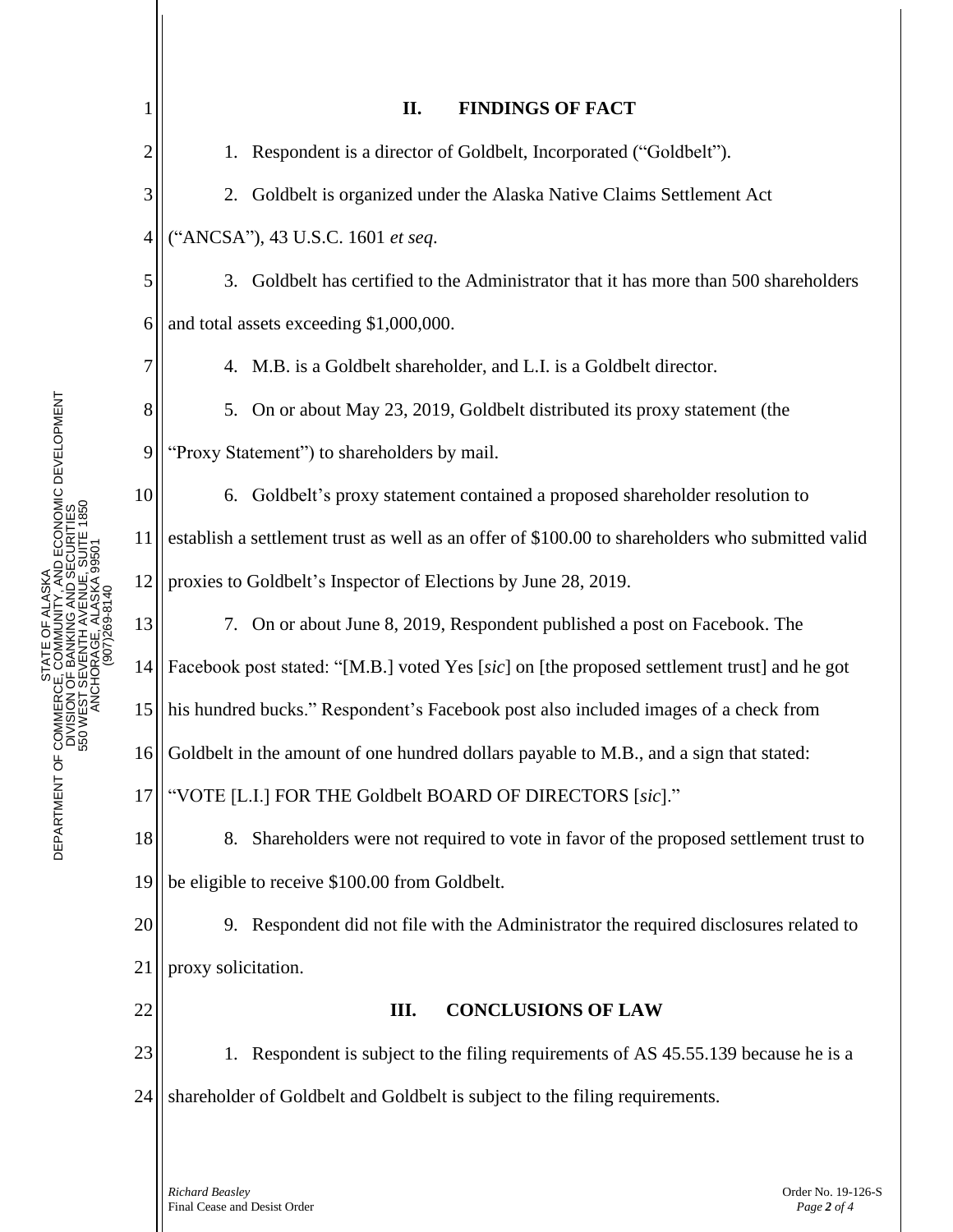10

11

12

13

14

15

16

1 2 3 4 2. The Facebook post published by Respondent is a "proxy statement" as defined in 3 AAC 08.365(14) because it is a communication that was made available to shareholders under circumstances reasonably calculated to result in the procurement, withholding, or revocation of a proxy.

5 6 7 3. Respondent violated 3 AAC 08.315(a) by materially misrepresenting that shareholders were required to vote in favor of the proposed settlement trust to receive \$100.00 from Goldbelt.

8 9 4. Respondent violated 3 AAC 08.355 by failing to file with the Administrator required disclosures relating to proxy solicitation.

5. Respondent is subject to a civil penalty pursuant to AS 45.55.920(c) because he violated 3 AAC 08.315(a), and 3 AAC 08.355.

## **IV. ORDER and NOTICE**

Pursuant to AS 45.55.920, and on the basis of the Findings of Fact and Conclusions of Law, the Administrator ORDERS Respondent to:

1. Pay a civil penalty in the amount one thousand dollars (\$1,000). This amount is immediately due to the Administrator.

17 18 2. Comply with all provisions of the ANCSA Corporations Proxy Solicitations Act and associated regulations.

19 Pursuant to AS 45.55.920(d), Respondent may obtain review of this Final Order in the

20 Superior Court by filing a notice of appeal pursuant to the Alaska Rules of Appellate

21 Procedure. Pursuant to Appellate Rule  $602(a)(2)$ , the notice of appeal must be filed within 30

22 days from the date this Final Order is mailed or otherwise distributed to Respondent.

23 //

24 //

> *Richard Beasley* Order No. 19-126-S Final Cease and Desist Order *Page 3 of 4*